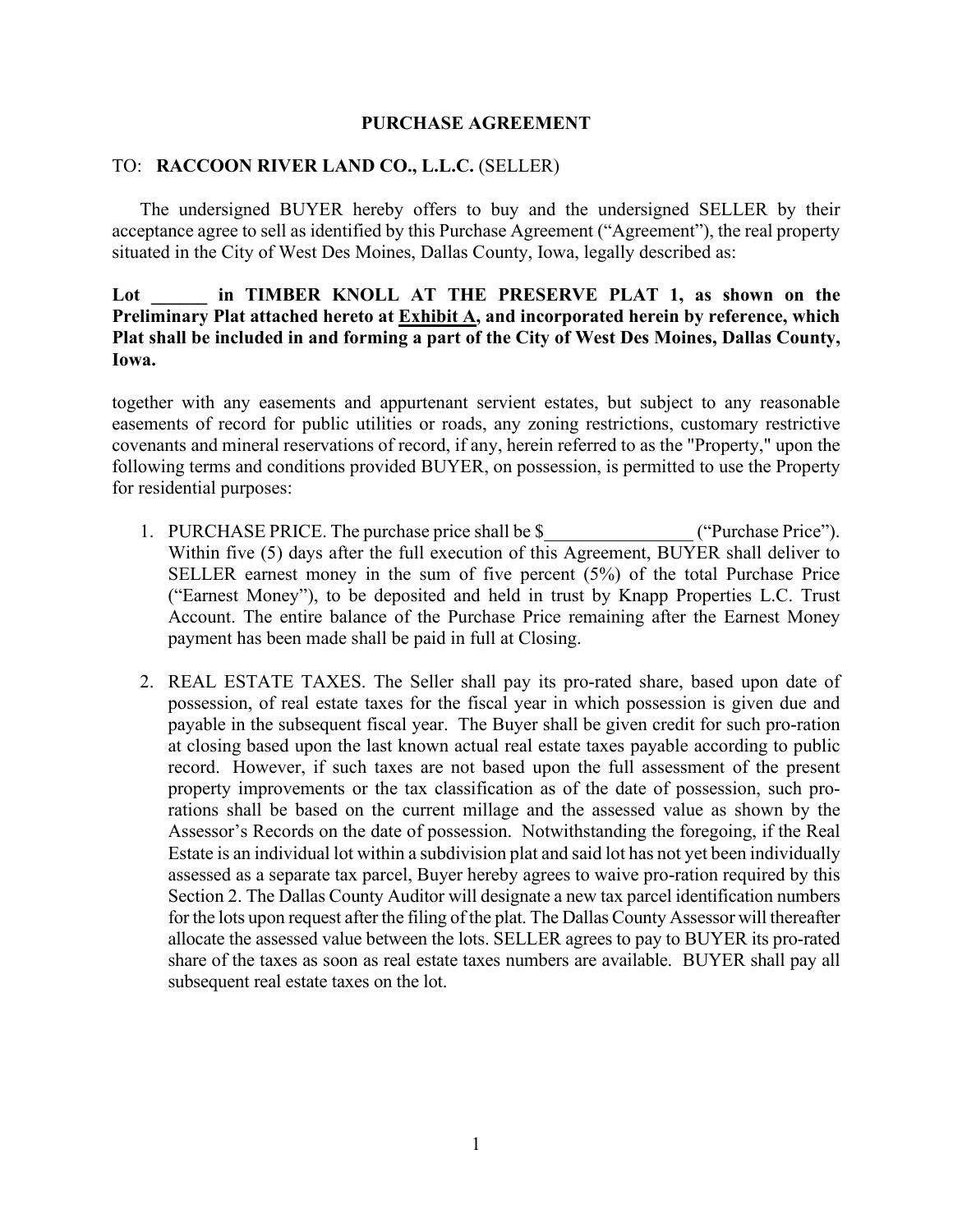3. SPECIAL ASSESSMENTS.

a. SELLER shall pay all installments of special assessments which are a lien on the Property up to the closing date and, if not paid, would become delinquent during the calendar year this offer is accepted, and all prior installments thereof.

b. All charges for solid waste removal, sewage and maintenance that are attributable to SELLER'S possession, including those for which assessments arise after closing, shall be paid by SELLER.

c. Any preliminary or deficiency assessment which cannot be discharged by payment shall be paid by SELLER through an escrow account with sufficient funds to pay such liens when payable, with any unused funds returned to SELLER.

- d. BUYER shall pay all other special assessments.
- 4. RISK OF LOSS AND INSURANCE. SELLER shall bear the risk of loss or damage to the Property prior to closing or possession, whichever first occurs. SELLER agrees to maintain existing insurance and BUYER may purchase additional insurance. In the event of substantial damage or destruction prior to closing, this Agreement shall be null and void; provided, however, BUYER shall have the option to complete the closing and receive insurance proceeds regardless of the extent of damages. The property shall be deemed substantially damaged or destroyed if it cannot be restored to its present condition on or before the Closing Date.
- 5. POSSESSION AND CLOSING. If BUYER timely performs all obligations, possession of the Property shall be delivered to BUYER on a date mutually agreeable to BUYER and SELLER, which date shall be no later than  $($ the "Closing Date") and any adjustments of rent, insurance, taxes, interest and all charges attributable to the SELLER'S possession shall be made as of the date of possession. Prior to possession by BUYER, SELLER agrees to permit BUYER to inspect the Property within forty-eight (48) hours prior to closing to assure that the premises are in the condition required by this Agreement.
- 6. ACKNOWLEDGEMENTS. BUYER acknowledges the following:

a. The Property will be governed by Declaration of Covenants, Conditions and Restrictions for TIMBER KNOLL AT THE PRESERVE PLAT 1 ("Declaration"), which covenants shall include the Design Guidelines attached thereto. The final recorded Declaration will be included in the abstract and title of the Property for the BUYER's review prior to Closing.

b. Burning of trees and other debris from clearing the lot or the burning of construction materials is strictly prohibited.

c. The owner of each lot is responsible for the maintenance and stability of slopes located on the lots. SELLER makes no representation as to the suitability of the soil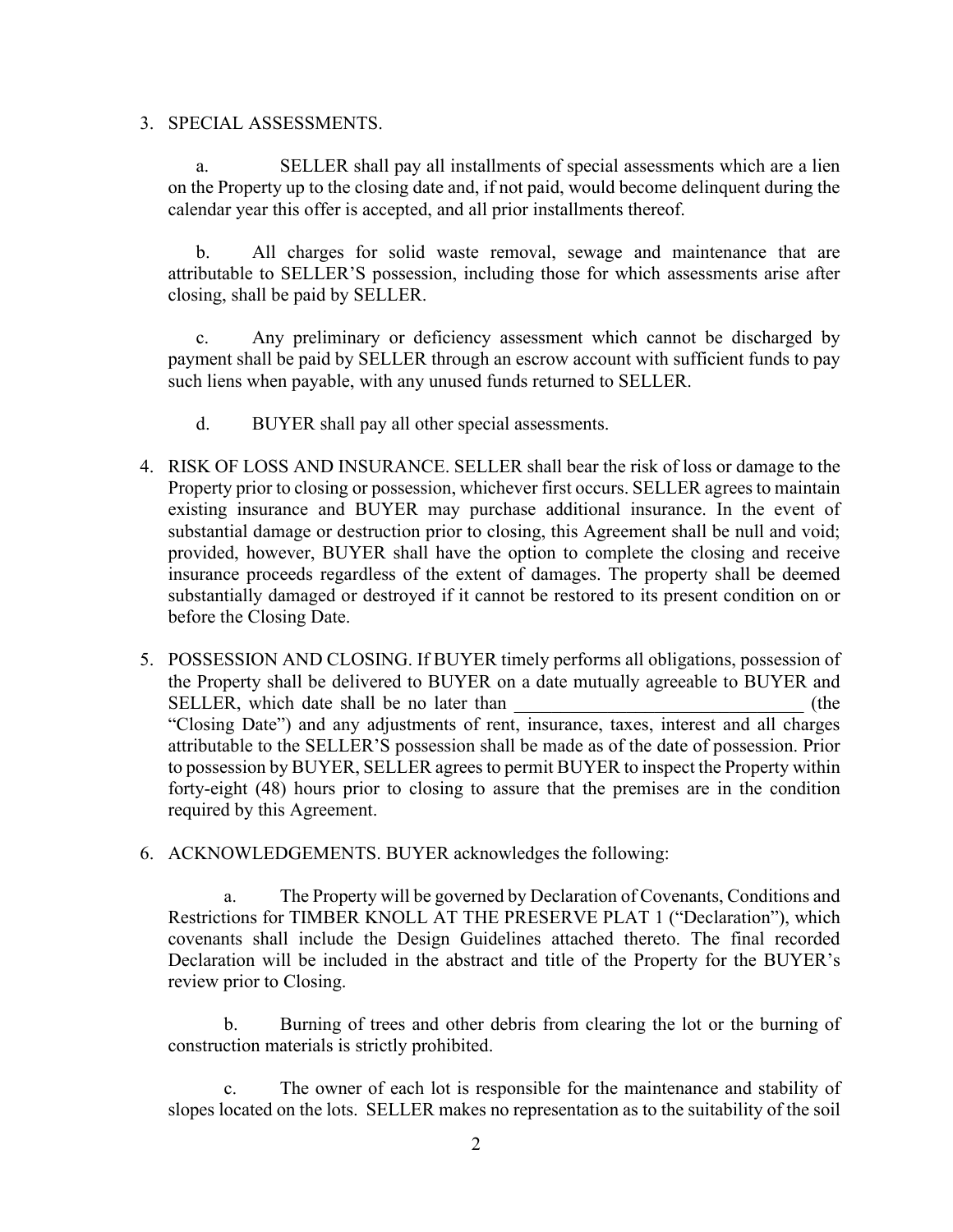conditions or approves the manner of construction on any lot. Raccoon River Land Co., L.L.C., Knapp Properties, L.C., or any of its affiliates, agents and employees shall have no liability for any failure of soil and consequently any damage to improvements located on any lot due to a failure of the soil and the slopes. Construction of any and all improvements is solely at the risk of the lot owner or owners. It is recommended that the Buyer consult with a geotechnical engineer prior to construction on the Property.

d. The owner of each Lot is responsible for any damage done to a public utility and for any relocation or revision to a utility service as may be necessary due to activity occurring on or for your lot.

e. BUYER shall consult with their architect, engineer and/or builder in determining walkout, daylight, or standard basement design for the Property. Basement design criteria depends on factors beyond the SELLER'S control including: 1) setback from the street right-of-way, 2) foundation dimensions, 3) finished floor and basement floor elevation in relation to Lot elevations, 4) basement floor elevation in relation to the sanitary sewer stub elevation, and 5) M.O.E., minimum foundation opening elevations as determined by BUYER'S engineer in relation to storm water overland flowage. Engineering design drawings for TIMBER KNOLL AT THE PRESERVE PLAT 1 are available upon request. BUYER may inspect Property with their architect, engineer and/or builder prior to purchase to determine basement design suitability after public improvements for grading, underground utilities, and pavement at TIMBER KNOLL AT THE PRESERVE PLAT 1 are accepted by the City of West Des Moines.

f. Houses within TIMBER KNOLL AT THE PRESERVE PLAT 1 shall not be positioned, nor the Property graded, in a manner that blocks upstream stormwater flow causing water to pond or backup on any adjacent lot.

g. It is the BUYER'S responsibility to verify the Property's sanitary service stub depth and location prior to setting the house foundation elevation to ensure gravity sanitary sewer flow.

- **7. DESIGN GUIDELINES. Buyer is hereby notified that there exists, for the TIMBER KNOLL AT THE PRESERVE PLAT 1 Development (which includes the Property), (the "Development") Design Guidelines attached hereto as Exhibit B. Buyer understands and agrees that, from and after the Closing Date, Buyer shall become responsible to follow the Design Guidelines for the Property with respect to compliance with all terms, provisions and requirements for the Development.**
- 8. CONDITION OF PROPERTY. The property is a vacant lot and shall be improved in a accordance with grading and utility plans as approved by the City of West Des Moines.
- 9. ABSTRACT AND TITLE. SELLER, at its expense, shall promptly obtain an abstract of title to the Property continued through the date of filing of the Plat and deliver it to BUYER'S attorney for examination. It shall show merchantable title in SELLER in conformity with this Agreement, Iowa law, and Title Standards of the Iowa State Bar Association. The SELLER shall make every reasonable effort to promptly perfect title. If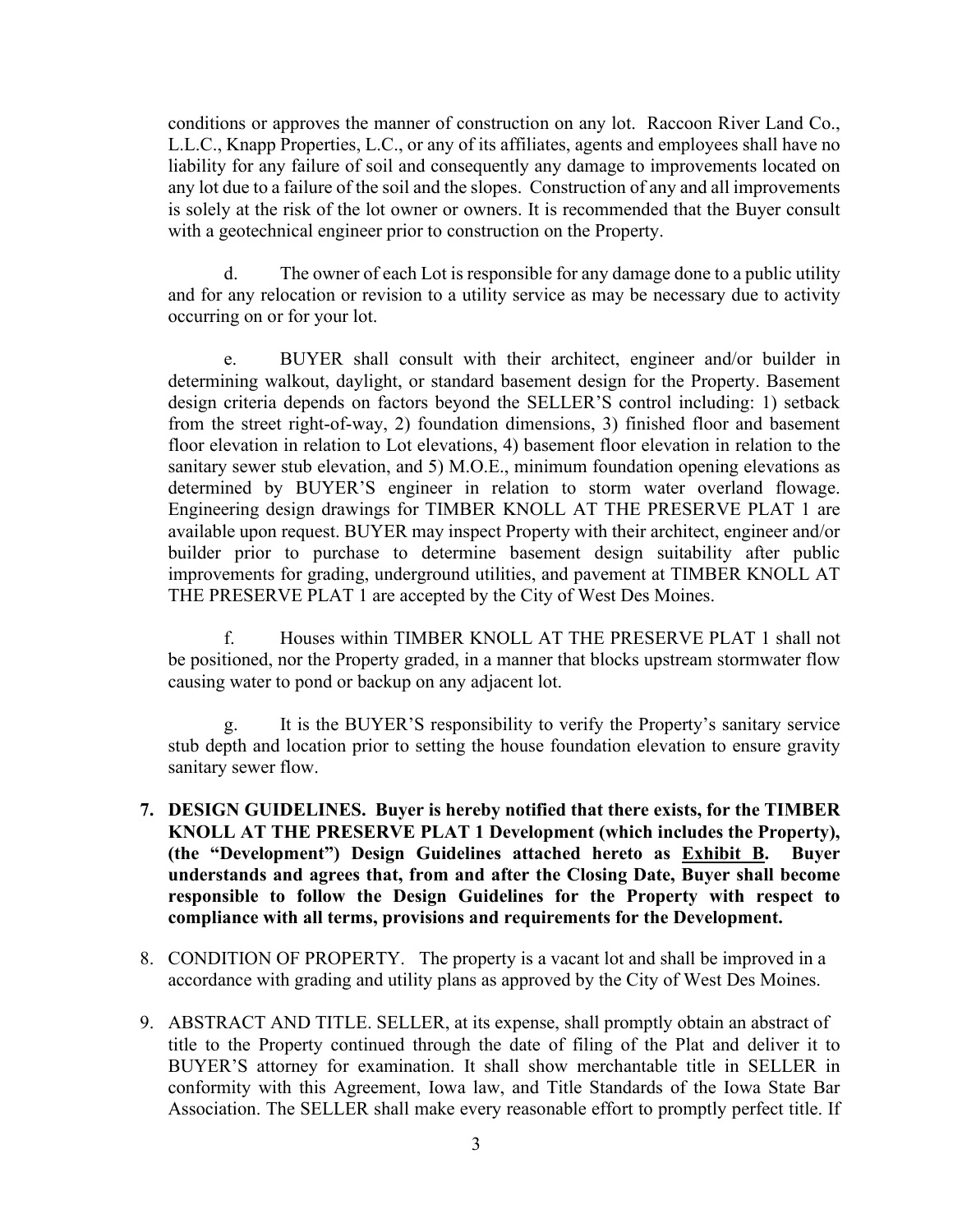closing is delayed due to SELLER'S inability to provide marketable title, this Agreement shall continue in force and effect until either party rescinds the Agreement after giving ten (10) day written notice to the other party. The abstract shall become the property of BUYER when the purchase price is paid in full. SELLER shall pay the costs of any additional abstracting and title work due to any act or omission of SELLER, including transfers by or the death of SELLER or their assignees.

10. SURVEY. BUYER may, at BUYER'S expense prior to closing, have the property surveyed and certified by a Registered Land Surveyor. If the survey shows any encroachment on the Property or if any improvements located on the Property encroach on lands of others, the encroachments shall be treated as a title defect.

#### 11. ENVIRONMENTAL MATTERS.

a. SELLER warrants to the best of their knowledge and belief that there are no abandoned wells, solid waste disposal sites, hazardous wastes or substances, or underground storage tanks located on the Property, and SELLER has done nothing to contaminate the Property with hazardous wastes or substances. SELLER warrants that the Property is not subject to any local, state, or federal judicial or administrative action, investigation or order, as the case may be, regarding wells, solid waste disposal sites, hazardous wastes or substances, or underground storage tanks. SELLER shall also provide BUYER with a properly executed GROUNDWATER HAZARD STATEMENT showing no wells, private burial sites, solid waste disposal sites, private sewage disposal system, hazardous waste and underground storage tanks on the Property unless disclosed here:

b. BUYER may at their expense, within thirty (30) days after the date of acceptance, obtain a report from a qualified engineer or other person qualified to analyze the existence or nature of any hazardous materials, substances, conditions or wastes located on the Property. In the event any hazardous materials, substances, conditions or wastes are discovered on the Property, BUYER'S obligation hereunder shall be contingent upon the removal of such materials, substances, conditions or wastes or other resolution of the matter reasonably satisfactory to BUYER. However, in the event SELLER is required to expend any sum in excess of \$5,000.00 to remove any hazardous materials, substances, conditions or wastes, SELLER shall have the option to cancel this transaction and refund to BUYER all Earnest Money paid and declare this Agreement null and void. The expense of any inspection shall be paid by BUYER. The expense of any action necessary to remove or otherwise make safe any hazardous material, substance, conditions or waste shall be paid by SELLER, subject to SELLER'S right to cancel this transaction as provided above.

- 12. DEED. Upon payment of the purchase price, SELLER shall convey the Property to BUYER by warranty deed, free and clear of all liens, restrictions, and encumbrances except as provided in this Agreement. General warranties of title shall extend to the time of delivery of the deed excepting liens or encumbrances suffered or permitted by BUYER.
- 13. USE OF PURCHASE PRICE. At time of settlement, funds of the purchase price may be used to pay taxes and other liens and to acquire outstanding interests, if any, of others.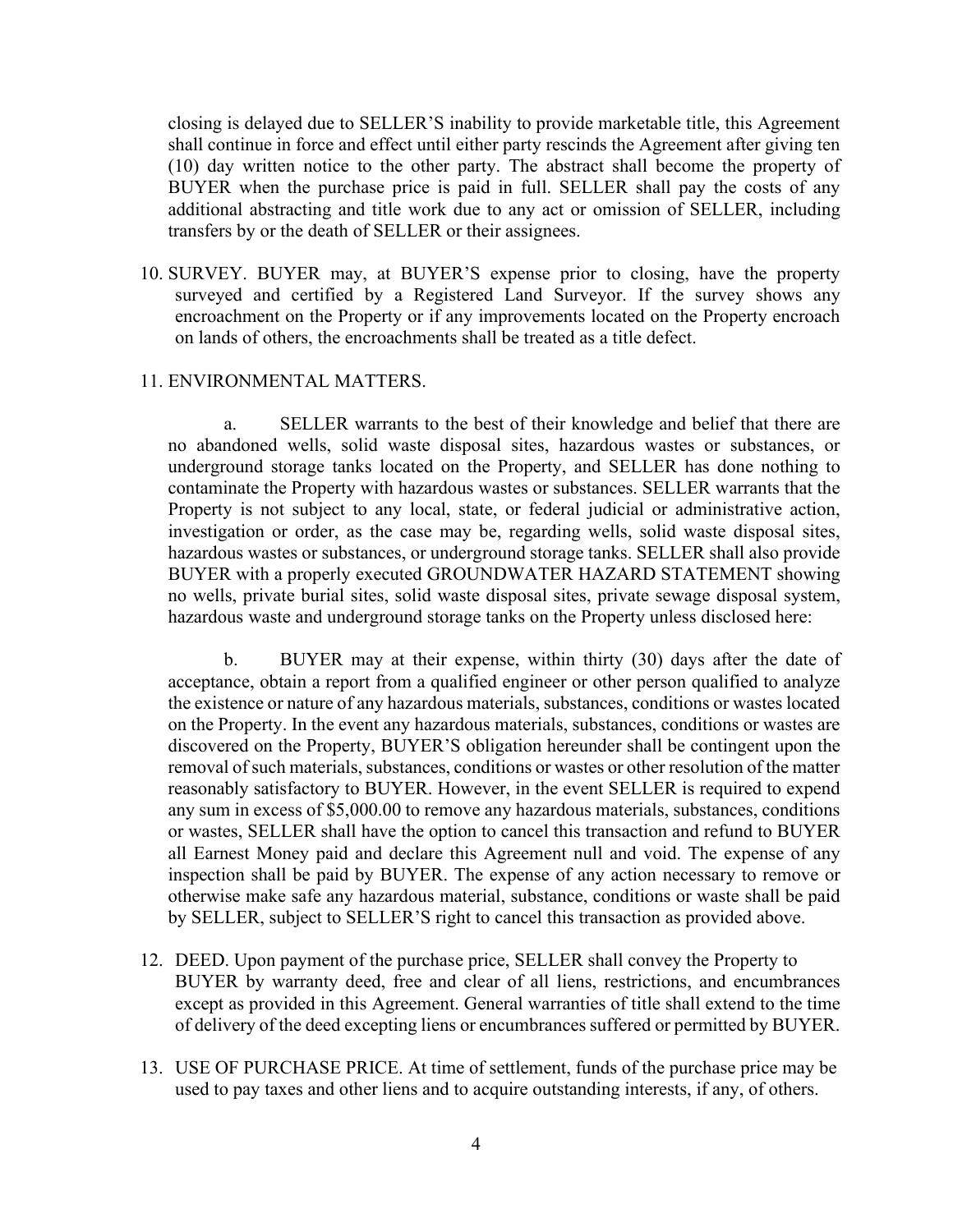14. REMEDIES OF THE PARTIES.

a. If BUYER fails to timely perform this Agreement, SELLER may forfeit it as provided in the Iowa Code, and all payments made shall be forfeited; or, at SELLER'S option, upon thirty (30) days written notice of intention to accelerate the payment of the entire balance because of BUYER'S default (during which thirty days the default is not corrected), SELLER may declare the entire balance immediately due and payable. Thereafter this agreement may be foreclosed in equity and the Court may appoint a receiver.

b. If SELLER fails to timely perform this Agreement, BUYER has the right to have all payments made returned to them.

c. BUYER and SELLER are also entitled to utilize any and all other remedies or actions at law or in equity available to them and shall be entitled to obtain judgment for costs and attorney fees as permitted by law.

15. NOTICE. Any notice under this Agreement shall be in writing and be deemed served when it is delivered by personal delivery or by certified mail return receipt requested, addressed to the parties at the address given below:

SELLER: BUYER:

| Raccoon River Land Co., L.L.C.  |  |
|---------------------------------|--|
| 5000 Westown Parkway, Suite 400 |  |
| West Des Moines, Iowa 50266     |  |

- 16. CERTIFICATION. BUYER and SELLER each certify that they are not acting, directly or indirectly, for or on behalf of any person, group, entity or nation named by any Executive Order or the United States Treasury Department as a terrorist, "Specially Designated National and Blocked Person" or any other banned or blocked person, entity, nation or transaction pursuant to any law, order, rule or regulation that is enforced or administered by the Office of Foreign Assets Control; and are not engaged in this transaction, directly or indirectly on behalf of, any such person, group, entity or nation. Each party hereby agrees to defend, indemnify and hold harmless the other party from and against any and all claims, damages, losses, risks, liabilities and expenses (including attorney's fees and costs) arising from or related to my breach of the foregoing certification.
- 17. GENERAL PROVISIONS. In the performance of each part of this Agreement, time shall be of the essence. Failure to promptly assert rights herein shall not, however, be a waiver of such rights or a waiver of any existing or subsequent default. This Agreement shall apply to and bind the successors in interest of the parties. This Agreement shall survive the closing. Paragraph headings are for convenience of reference and shall not limit or affect the meaning of this Agreement. Words and phrases herein shall be construed as in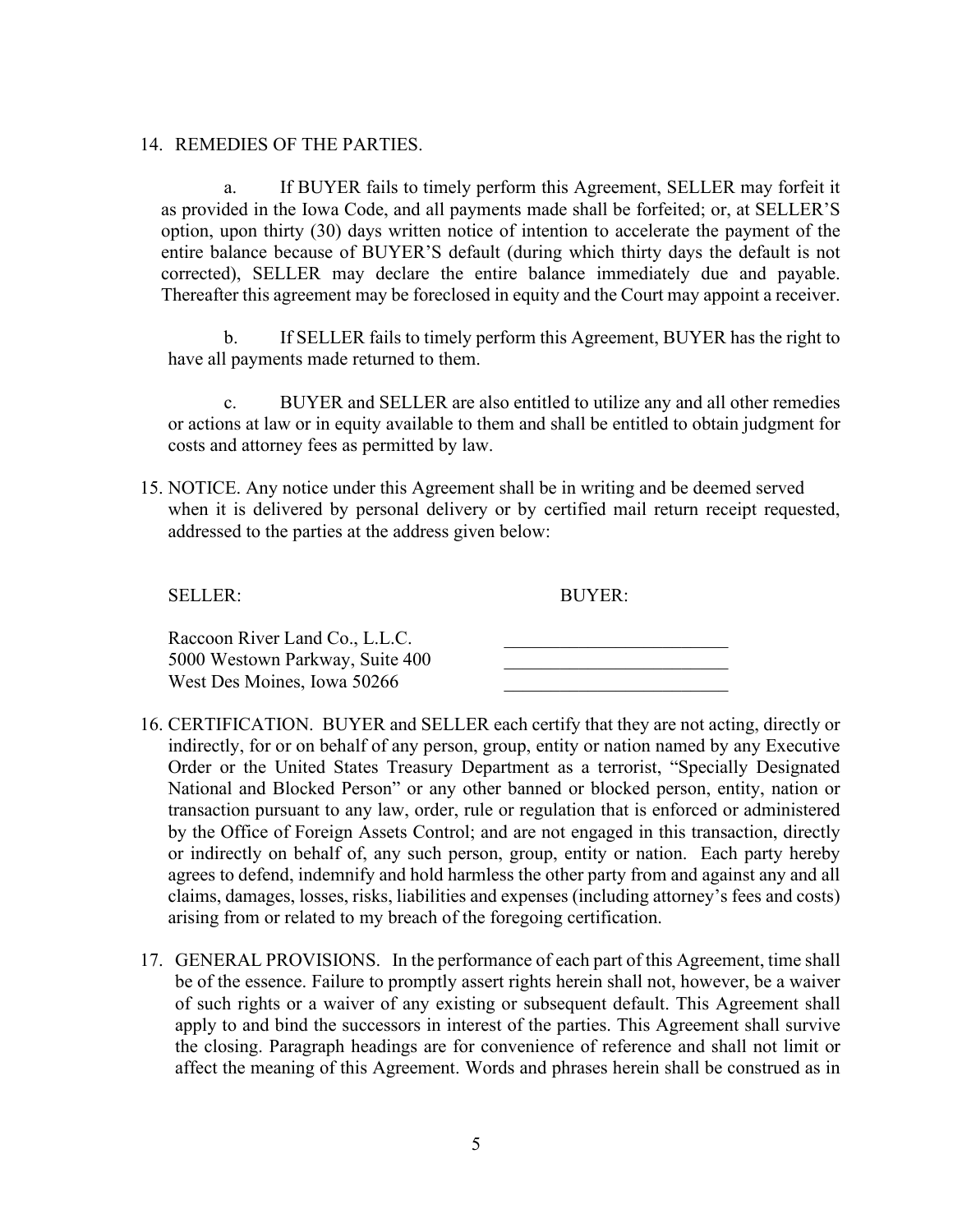the singular or plural number, and as masculine, feminine or neuter gender according to the context.

- 18. INSPECTION OF PRIVATE SEWAGE DISPOSAL SYSTEM. SELLER represents and warrants to BUYER that the Property is not served by a private sewage disposal system, and there are no known private sewage disposal systems on the property.
- **19. NPDES**. **This Purchase Agreement is also subject to the terms and conditions of the NPDES Addendum which is attached hereto and found on the following page. Such NPDES Addendum must be executed on behalf of Buyer and Seller and returned to Seller as part of this Agreement.**
- 20. COVID-19. The parties acknowledge and agree that this Agreement has been negotiated during the COVID-19 pandemic, and therefore each party has evaluated its respective risks with respect thereto prior to entering into this Agreement. Accordingly, notwithstanding anything to the contrary contained herein, BUYER shall not be entitled to any remedy, delay, waiver or concession as a result of the COVID-19. BUYER hereby waives all rights and remedies relating to the COVID-19 pandemic at law or in equity, including, but not limited to, the equitable doctrines of frustration of purpose and impossibility of performance and hereby agrees that in no event shall this Agreement be terminated, or any of BUYER'S obligations hereunder be delayed, waived, or forgiven, as a result of the COVID-19 pandemic other than based upon the express agreement of the parties in writing.
- 21. BUYERS CONTINGENCIES.

#### 22. ADDITIONAL PROVISIONS/CONTINGENCIES.

ACCEPTANCE. When accepted, this Agreement shall become a binding contract. If not accepted and delivered to BUYER on or before \_\_\_\_\_\_\_\_\_\_\_\_\_\_\_\_, 202\_this Agreement shall be null and void and all payments made shall be returned immediately to BUYER.

[Signatures on Following Page]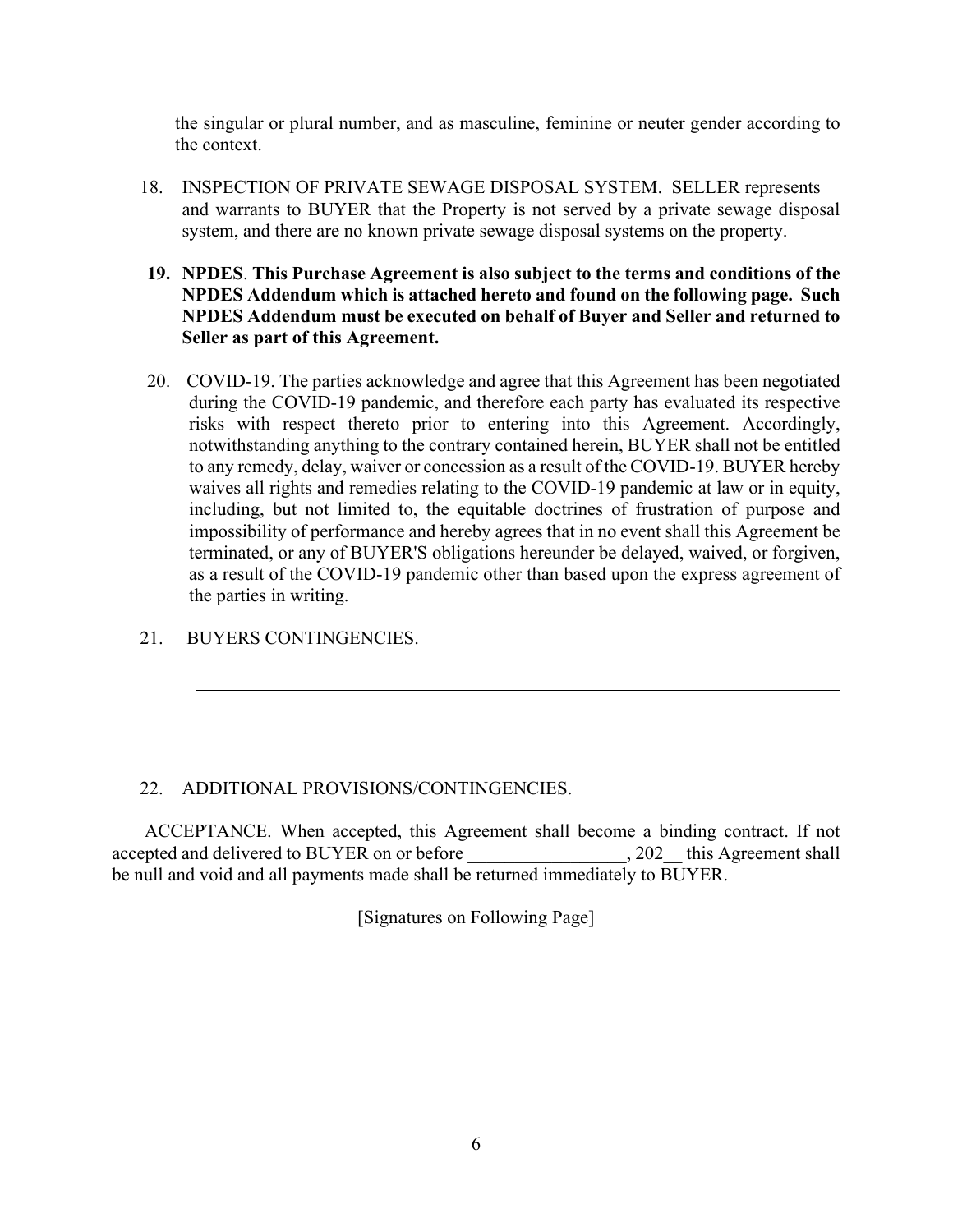Dated \_\_\_\_\_\_\_\_\_\_\_\_\_\_\_\_\_\_\_\_\_\_\_\_\_\_\_\_\_\_\_\_\_\_\_

### **SELLER:**

# **RACCOON RIVER LAND CO., L.L.C.**

an Iowa limited liability company

By: William C. Knapp, L.C. an Iowa limited liability company Managing Member

> $\mathbf{By:}$ Gerard D. Neugent, Manager

- By: **RACCOON RIVER INVESTORS, LLC** Managing Member
	- By: JSC LEGACY, LLC Member  $\mathbf{By:}$

Paul D. Hayes, Manager

**BUYER:**

<u> 1990 - Johann Barbara, martin a</u> By:

Address: No. 1998. The Manual School and The Manual School and The Manual School and The Manual School and The Manual School and The Manual School and The Manual School and The Manual School and The Manual School and The M

Date: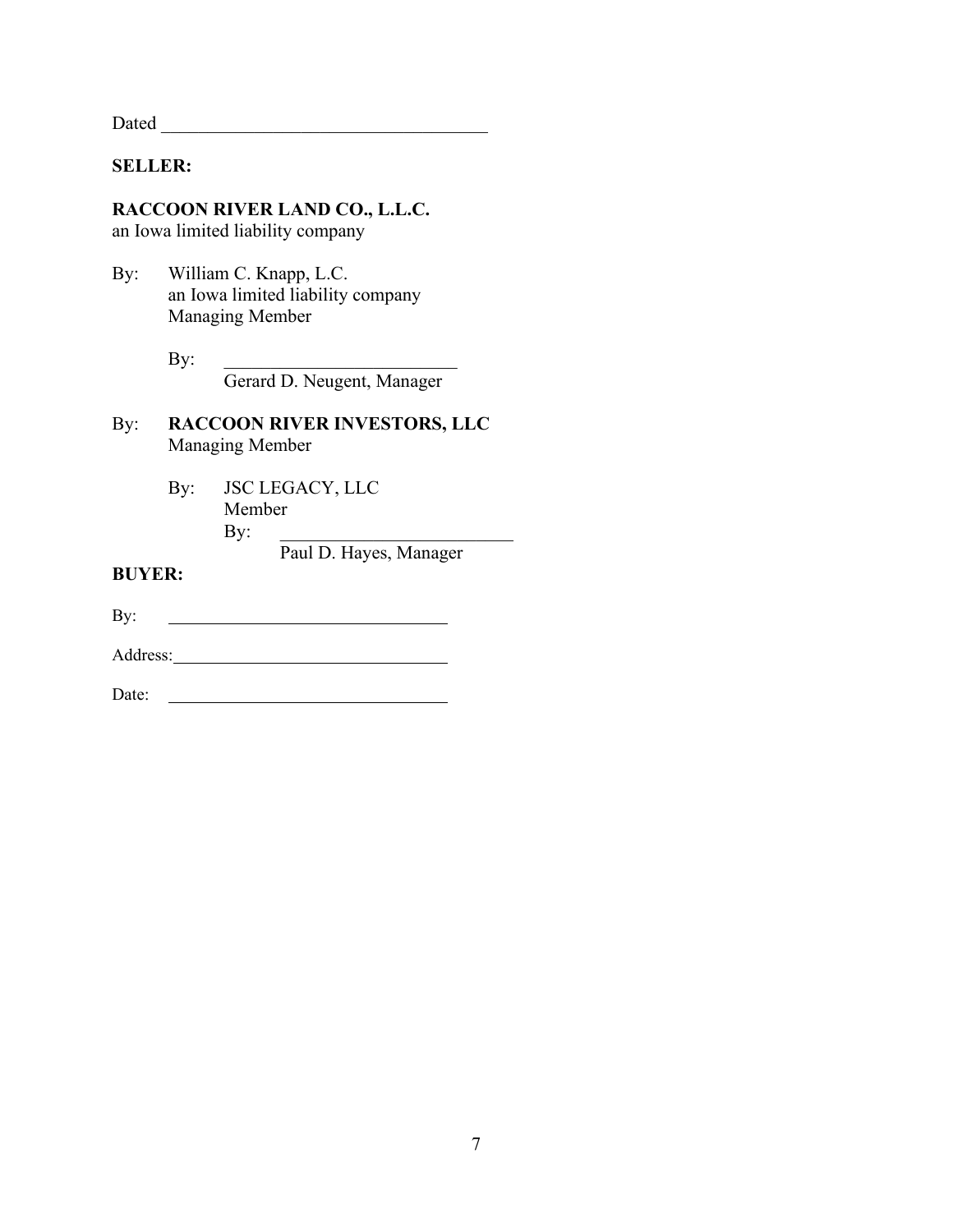## **EXHIBIT A**



#### **TIMBER KNOLL AT THE PRESERVE PLAT 1**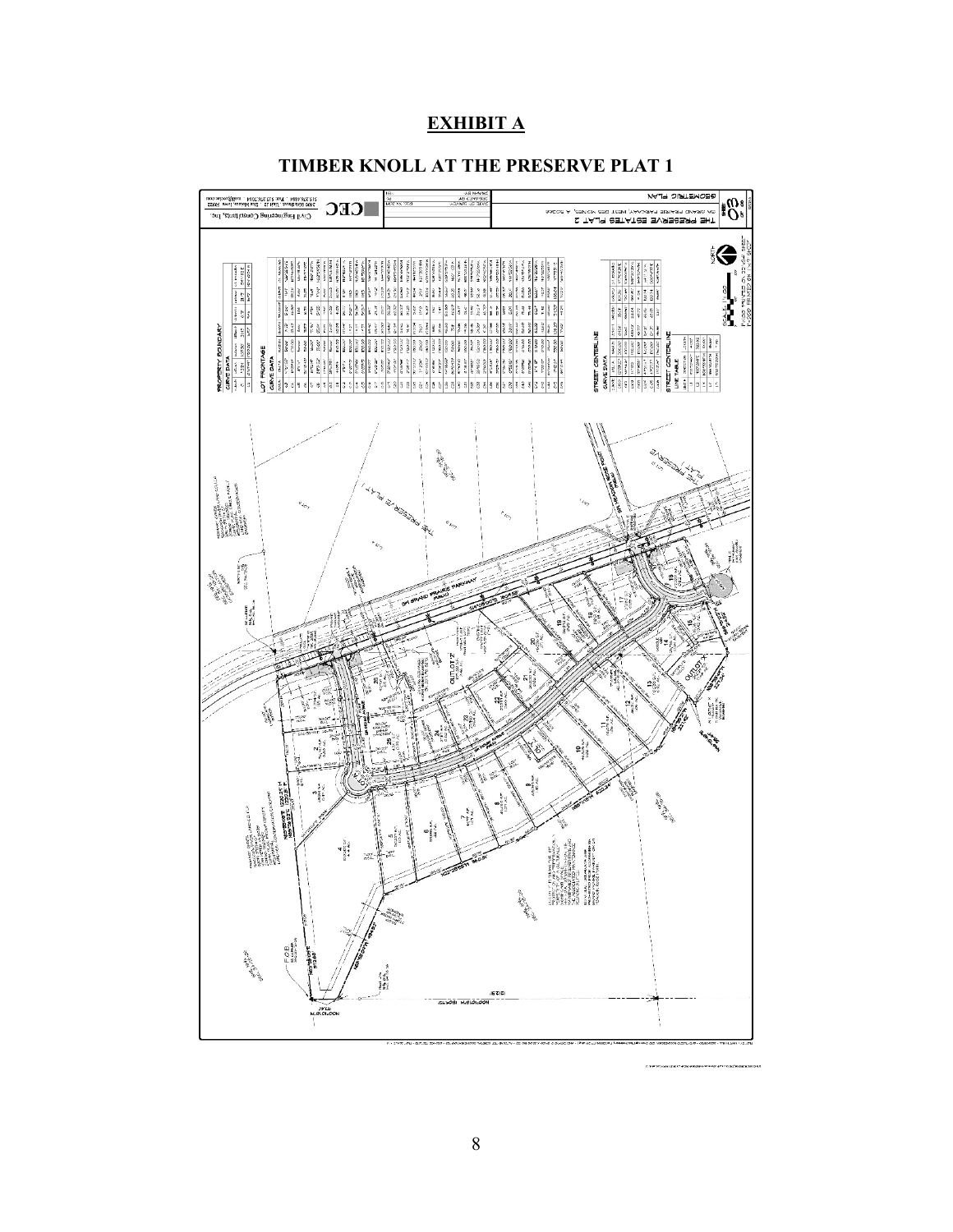#### **Lot \_\_\_\_\_ TIMBER KNOLL AT THE PRESERVE PLAT 1**

#### **NPDES ADDENDUM TO PURCHASE AGREEMENT FOR TIMBER KNOLL AT THE PRESERVE PLAT 1**

Buyer is hereby notified that there exists, for the TIMBER KNOLL AT THE PRESERVE PLAT 1 Development (which includes the Property), (the "Development") an NPDES Permit No. 2 (the "General Permit") and a pollution prevention plan. Buyer acknowledges receipt of a copy of the General Permit and the pollution prevention plan for the Development. Additionally, a copy of the General Permit and the pollution prevention plan for the Development is located at the Seller's office at 5000 Westown Pkwy, Suite 400, West Des Moines, Iowa 50266.

Buyer understands and agrees that, from and after the Closing Date, Buyer shall become the sole responsible permittee for the Property with respect to compliance with all terms, provisions and requirements of the General Permit and the pollution prevention plan. Additionally, Buyer agrees to develop and have on site a pollution prevention plan specific to the Property that incorporates the requirements of the General Permit and is in addition to Seller's pollution prevention plan for the Development. Buyer's pollution prevention plan shall be designed to cover the Property and to be in full compliance with the terms of the NPDES General Permit No. 2 without reliance on or consideration of the pollution prevention plan for the Development. In addition, Buyer shall prevent the loss or migration of any soil or silt from or beyond the boundaries of the Property purchased by Buyer.

Buyer shall protect, defend, indemnify and hold Seller harmless from any damages, claims, liabilities, fines, penalties, cleanup costs and/or attorneys and consultant fees caused by stormwater discharges from the Property and/or from any alleged violation of any and all NPDES or stormwater discharge rules or regulations after the date of sale of the Property. The covenants and provisions of this Addendum shall survive the Closing Date.

#### **SELLER:**

#### **RACCOON RIVER LAND CO., L.L.C.**

an Iowa limited liability company

By: William C. Knapp, L.C. an Iowa limited liability company Managing Member

By: \_\_\_\_\_\_\_\_\_\_\_\_\_\_\_\_\_\_\_\_\_\_\_\_\_

Gerard D. Neugent, Manager

- By: **RACCOON RIVER INVESTORS, LLC** Managing Member
	- By: JSC LEGACY, LLC Member By: \_\_\_\_\_\_\_\_\_\_\_\_\_\_\_\_\_\_\_\_\_\_\_\_\_

Paul D. Hayes, Manager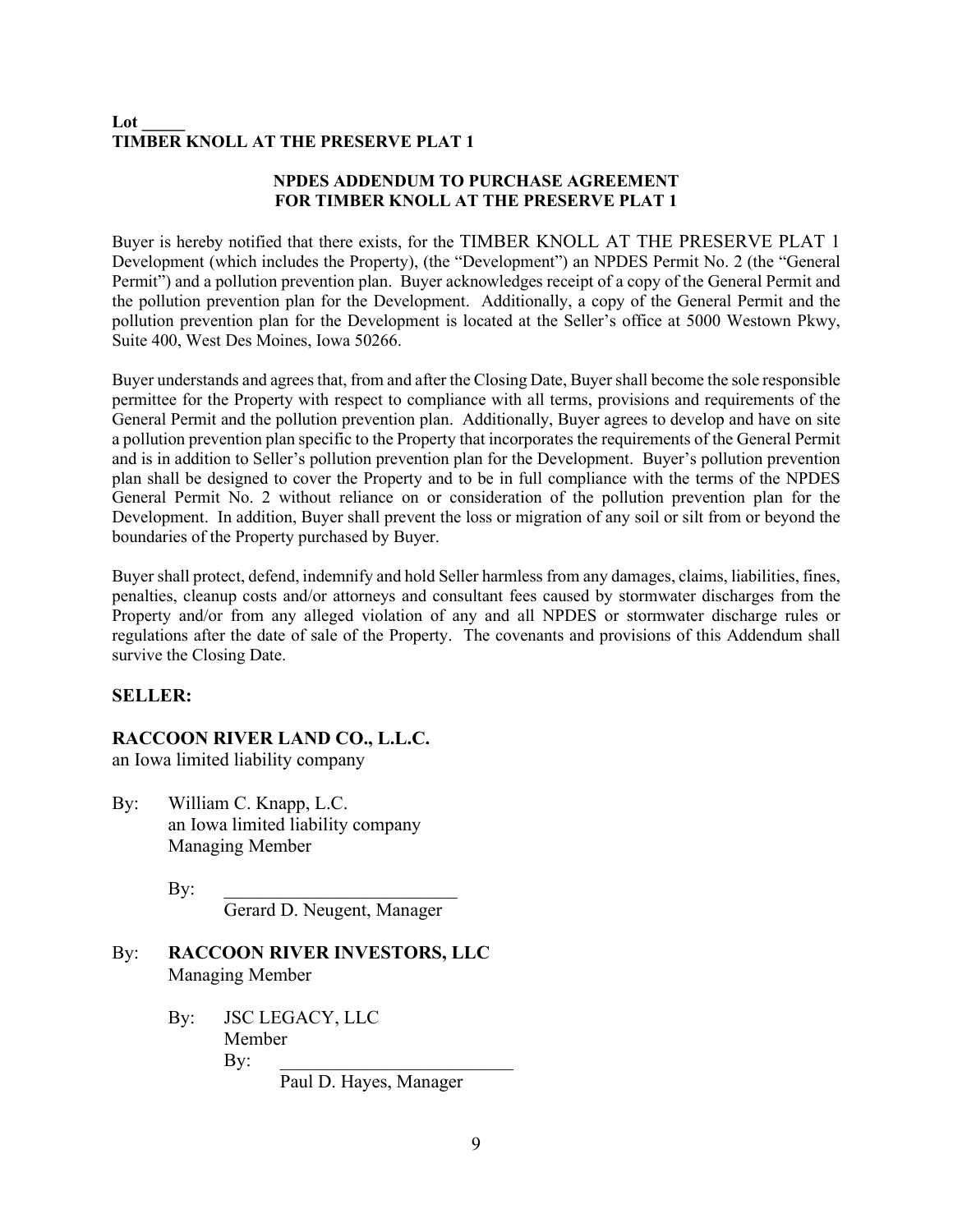BUYER:

By: <u> Alexandria (Carlo Carlo Carlo Carlo Carlo Carlo Carlo Carlo Carlo Carlo Carlo Carlo Carlo Carlo Carlo Carlo Ca</u>

<u> 1989 - Johann Barn, fransk politik (</u>

Date: